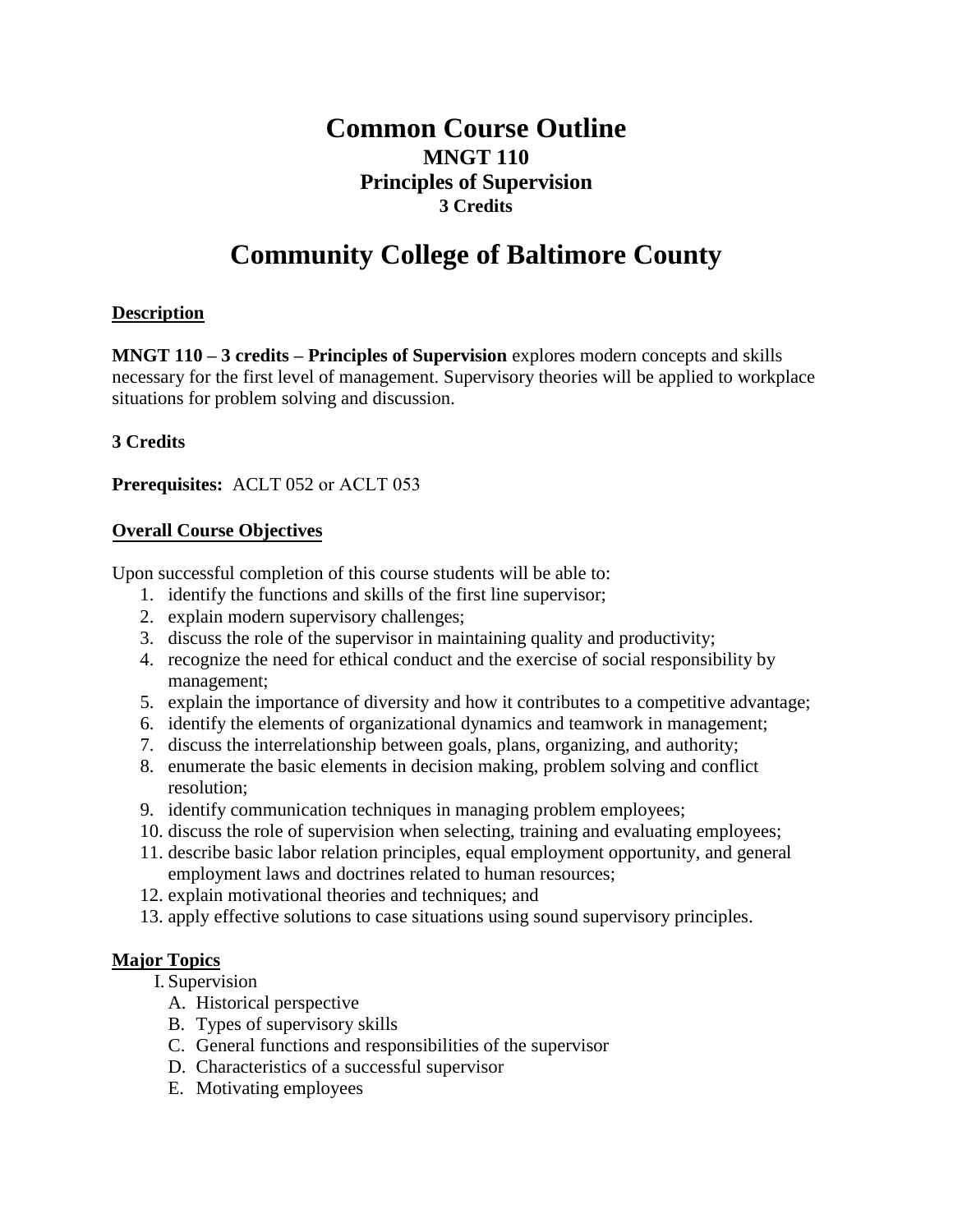- F. Modern supervisory challenges
- II. Ensuring High Quality and Productivity
	- A. Consequences of poor quality
	- B. Types of quality control and standards
	- C. Guidelines and methods for improving quality
	- D. Measuring and improving productivity
	- E. Employees fears about productivity
- III. Ethical Conduct and Social Responsibility
	- A. Fundamentals of corporate social responsibility
	- B. Ethics in the workplace
	- C. Ethical behaviors of supervisors
	- D. Treatment of whistle-blowers
	- E. Sustainability
- IV. Managing Diversity
	- A. What is diversity?
	- B. Challenges to working in a diverse society
	- C. Implications for the supervisor
- V. Groups and Teams
	- A. Groups in the workplace
	- B. Characteristics of groups
	- C. Team development
	- D. Effective meetings
- VI. Reaching Goals, Plans, Organizing, and Authority
	- A. Goals, plans and objectives
	- B. The structure of an organization
	- C. The process of organizing
	- D. Delegating authority and responsibility
	- E. Characteristics of effective controls
- VII. Problem Solving, Decision Making, and Conflict Resolution
	- A. Process of decision making
	- B. Guidelines for decision making
	- C. Tools for decision making
	- D. Group decision making
	- E. Managing Interpersonal Conflict
	- F. Changes in the workplace
- VIII. Communication and Problem Employees
	- A. Communicating effectively
	- B. Barriers to communications
	- C. Types of messages
	- D. Counseling, discipline, and troubled employees
	- E. Sources of support
	- IX. Human Resources
		- A. Recruitment and selection process
		- B. Labor relations and equal employment opportunities
		- C. General employment laws and doctrines
		- D. Orientation and training
		- E. Performance management process, common appraisals, and sources of bias